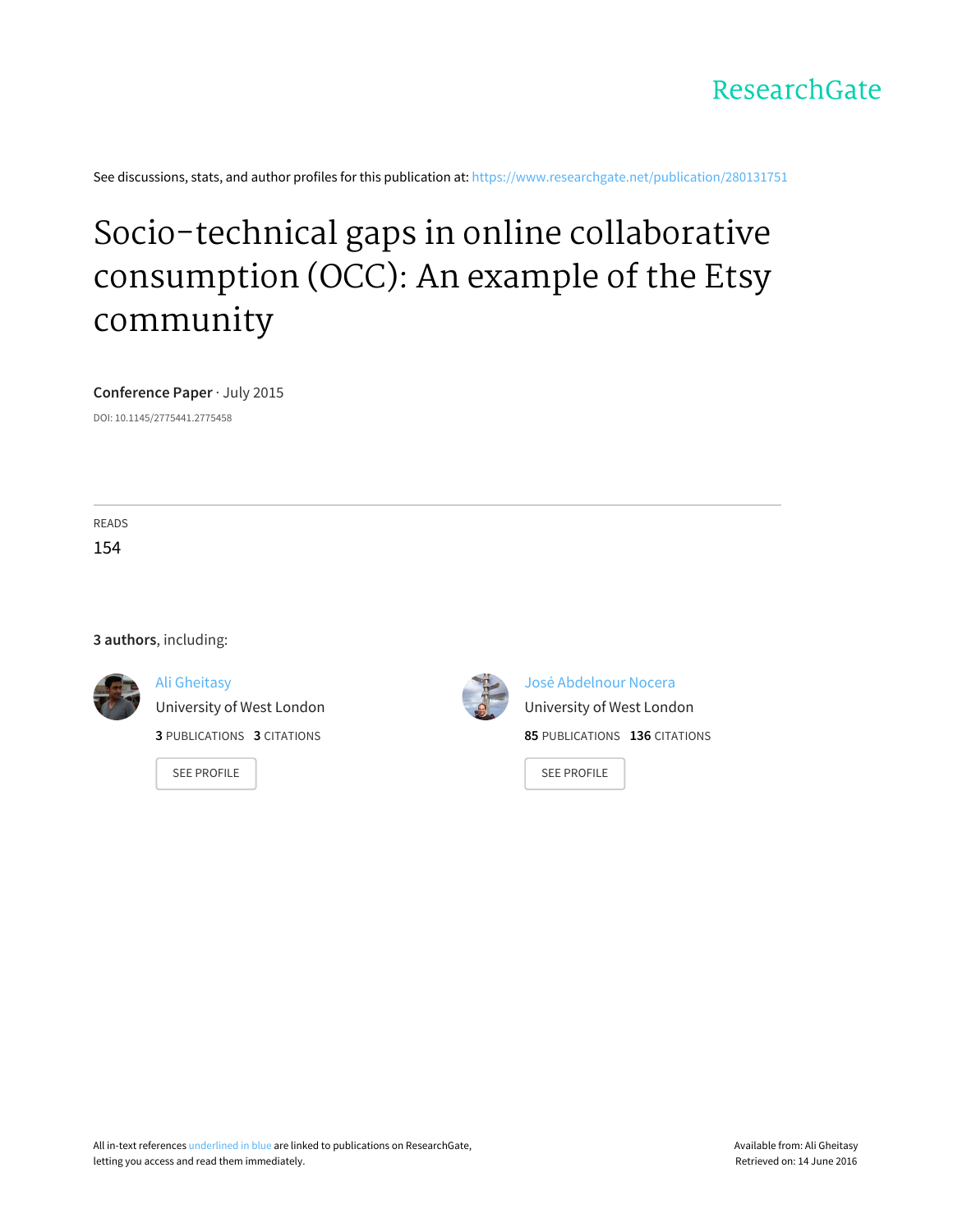# **Socio-technical gaps in online collaborative consumption (OCC): An example of the Etsy community**

Ali Gheitasy University of West London St Mary's Road London, W5 5RF Ali.Gheitasy@uwl.ac.uk José Abdelnour-Nocera University of West London St Mary's Road London, W5 5RF Jose.Abdelnour-Nocera@uwl.ac.uk

Bonnie Nardi University of California, Irvine CA 92697 nardi@ics.uci.edu

# **ABSTRACT**

This study attempts to investigate socio-technical gaps in online collaborative consumption (OCC) in order to improve its user experience, and interaction design requirements. A new combined methodological framework, "predictive ethnography", is proposed to evaluate OCC. Due to its features as a community where OCC takes place, Etsy is the focus of this study. The results from this study, suggest that the sociability issues have more significance in this community compared to the usability problems. The most significant socio-technical gaps concerned Trust creation features such as customers' reviews and rating systems, Relevant rules of behaviour, Clear displayed policies, and Social presence tools.

### **Categories and Subject Descriptors**

H.5.2 [**User Interfaces**]: Evaluation/methodology.

### **General Terms**

Design, Experimentation, Human Factors.

### **Keywords**

Online collaborative consumption (OCC), socio-technical gaps, predictive ethnography.

# **1. INTRODUCTION**

Online social interactions are evolving and affecting many aspects of our lives. This evolution might be one of the most exciting experiences of our era, where individuals share content, experiences, ideas, and expertise and contribute to the collective power. However, constant changes in social activities and interactions lead to gaps between users' requirements and existing technological capabilities. This study attempts to investigate these gaps in the social activities of online collaborative consumption (OCC) in order to improve user experience, and the quality of design requirements from a socio-technical perspective.

Permission to make digital or hard copies of all or part of this work for personal or classroom use is granted without fee provided that copies are not made or distributed for profit or commercial advantage and that copies bear this notice and the full citation on the first page. Copyrights for components of this work owned by others than ACM must be honored. Abstracting with credit is permitted. To copy otherwise, or republish, to post on servers or to redistribute to lists, requires prior specific permission and/or a fee. Request permissions from Permissions@acm.org.

*SIGDOC '15,* July 16 - 17, 2015, Limerick, Ireland © 2015 ACM. ISBN 978-1-4503-3648-2/15/07…\$15.00 DOI: http://dx.doi.org/10.1145/2775441.2775458

OCC activities are computer mediated interactions among people that facilitate sharing, swapping, trading, or renting products, services and resources. They transform consumption habits by using fewer materials in more efficient ways enabling access to products and services over ownership. Automobiles, home, and tool sharing for example, provide access to materials for people who do not own them. OCC reveals the value hidden in our resources and in skills we have developed. It allows us to share and trade them, and in some cases, to make money from them. OCC inspires open collaborative projects such as open software and Wikipedia by distributing tasks between individuals to solve a problem that serves the need of individuals and, at the same time, provides a sense of belonging to the community. OCC is part of a new economy based on community-oriented activities with the aid of internet technology that combine global intellectual collaboration with local production. As an instance of OCC, this study focuses on Etsy, an established online marketplace and community dedicated to trading handmade and vintage craft items. The Etsy community enables members to actively support each other to create alternatives to mass produced objects. It focuses on connecting buyers and sellers in a meaningful way [1].

A new combined methodological framework that we call "predictive ethnography" is proposed to evaluate Etsy. In this framework, online ethnography complements predictive evaluation with the aid of heuristics that serve as metrics to investigate the issues in the Etsy community. These heuristics identified in previous research as success factors for online communities include sociability, usability, and user experience items.

The first section of this paper covers a discussion of the literature on OCC, Etsy and socio-technical gaps preceded by a description of the methodological framework. Then the heuristics are presented, followed by the methodological procedure and the presentation of frequencies of identified heuristics. The final sections of the paper are comprised of discussion of findings and conclusions.

# **2. ONLINE COLLABORATIVE CONSUMPTION**

There are various definitions for the term "collaborative consumption". It was first used by Felson and Speath [2]. They defined it as "events in which one or more persons consume economic goods or services in the process of engaging in joint activities with one or more others" [p. 614]. This incredibly broad definition that includes diverse activities such as drinking beer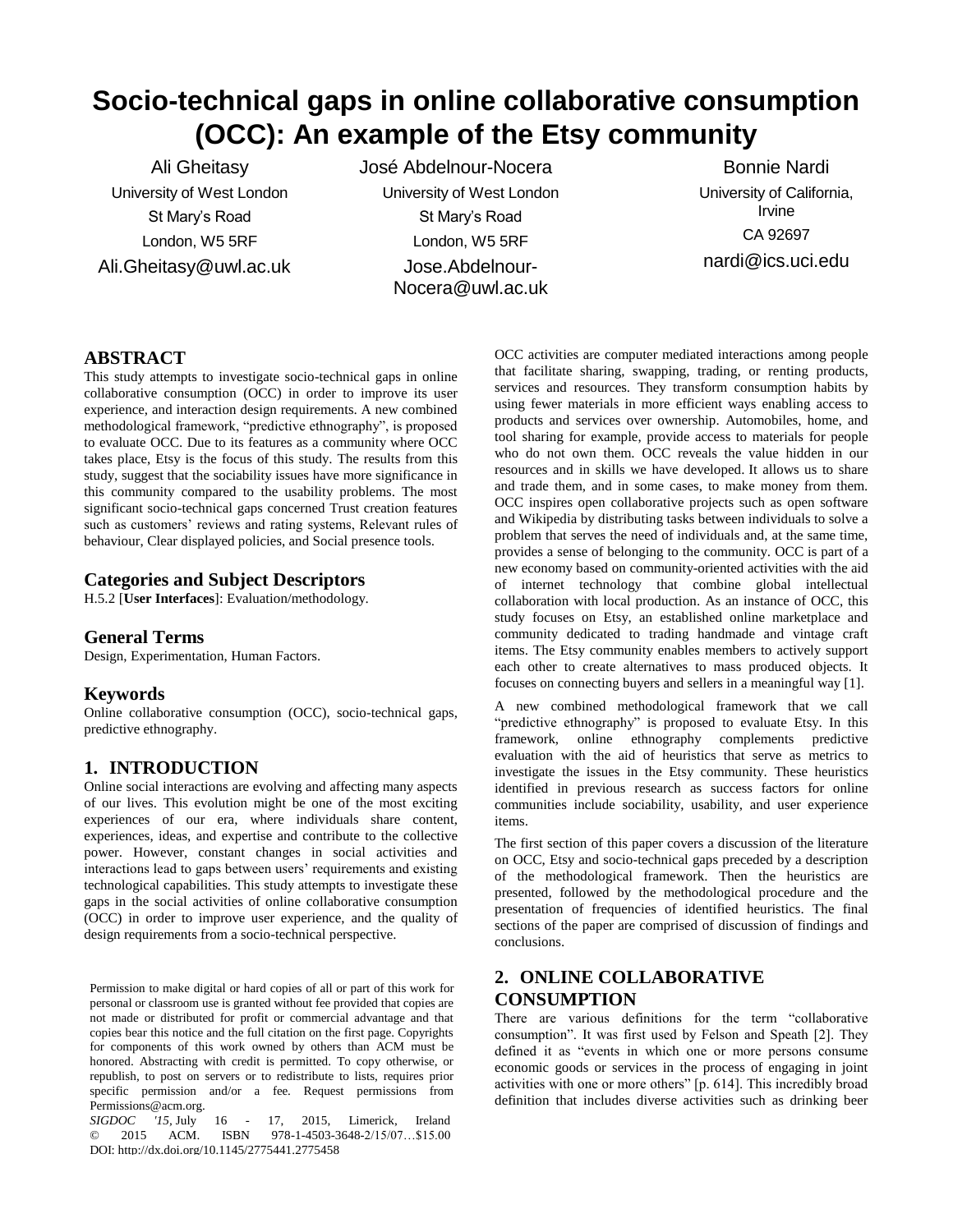with friends, speaking on the telephone and even watching a football game in a group recently became narrower. In a more focused definition, Botsman and Rogers [\[3\]](https://www.researchgate.net/publication/261043233_What) describe collaborative consumption as activities that combine and shape groups to find something or someone to create many-to-many interactions including *product service systems, redistribution markets, and collaborative lifestyles* [p. xvi]. Collaborative consumption and sharing economy often overlap and have very similar definitions. "Sharing economy is an economic model based on sharing underutilized assets from spaces to skills to stuff for monetary or non-monetary benefits" [4]. For example, ride sharing platforms such as Lyft. John [5] considers collaborative consumption a subset of the sharing economy. Belk [\[6\]](https://www.researchgate.net/publication/262490610_You_are_what_you_can_access_Sharing_and_collaborative_consumption_online?el=1_x_8&enrichId=rgreq-8d2267006bc0102168c431903e8c477c-XXX&enrichSource=Y292ZXJQYWdlOzI4MDEzMTc1MTtBUzoyNTI4OTM2Mzg5NTA5MTJAMTQzNzMwNTk1MDQ3OA==), however, considers collaborative consumption "a middle ground between sharing and marketplace exchange, with elements of both". He pointed to activities wherein "people [are] coordinating the acquisition and distribution of a resource for a fee or other compensation" [p. 1597]. This definition includes bartering, trading, and swapping, but excludes non-monetary sharing activities such as CouchSurfing. Although, both collaborative consumption and sharing economy have so much in common, it needs to be noted that collaborative consumption often involves transfer of ownership; that does not occur in sharing economy.

Collaborative consumption and sharing activities have always played an active role in our lives as people have traditionally shared, bartered, swapped, lent and rented their resources. Within last two decades Internet technologies and Web 2.0 in particular*,*  started to enhance collaborative consumption practices and created new ones by providing effective instant sharing and communication platforms. Web 2.0 allows users to contribute content in many online venues, and to connect with others [7].

OCC is driven by two core values. First, the rise of communities' dynamics as an essential factor in doing business. Communities empower productive human relationships and increase social capital through communication networks and in particular the Internet [\[8\]](https://www.researchgate.net/publication/268746575_Designing_for_Online_Collaborative_Consumption_A_Study_of_Sociotechnical_Gaps_and_Social_Capital?el=1_x_8&enrichId=rgreq-8d2267006bc0102168c431903e8c477c-XXX&enrichSource=Y292ZXJQYWdlOzI4MDEzMTc1MTtBUzoyNTI4OTM2Mzg5NTA5MTJAMTQzNzMwNTk1MDQ3OA==). Second, online technologies enable the collective production of value and intellectual property.

OCC has the potential to provide a new sustainable collaborative economy whose key indicators are: "localisation, reducing ecological footprints, community building, collective action and creating new socio-economic institutions[" \[9\]](https://www.researchgate.net/publication/242119516_Growing_Sustainable_Consumption_Communities_The_Case_of_Local_Organic_Food_Networks?el=1_x_8&enrichId=rgreq-8d2267006bc0102168c431903e8c477c-XXX&enrichSource=Y292ZXJQYWdlOzI4MDEzMTc1MTtBUzoyNTI4OTM2Mzg5NTA5MTJAMTQzNzMwNTk1MDQ3OA==). OCC is a rapidly growing phenomenon in varied domains such as: transportation (Lyft and Uber), products and goods (Etsy and Ebay), space (Airnnb and Sharedesk), money (Zopa and Kickstarter), services (Taskrabbit and Odesk), food (Eatmeal and Meal sharing), education (Coursera and Udemy), and many more. These companies use different models to utilize resources to work, create value and to accomplish economic activities, and/or to foster local connections and communities. While many of these firms creating more equal, sustainable, and socially cohesive activities, in some cases, as they become established, they could behave similar to conventional capitalist companies. For example, Zipcar started by focusing on carbon footprint reduction. Nonetheless, some of its later activities such as, partnership with Ford Motor Company to offer sport utility vehicles and putting cars on college campuses, where cars were not common before, could increase the car usage. On the other hand, many other firms withstand their sustainability goals particularly where their products or services are low-impact like Etsy [10].

# **3. ETSY: CASE STUDY DATA GATHERING PLATFORM**

Etsy is a large, established online marketplace and community that connects buyers and independent craftspeople for buying and selling handmade and vintage craft items, as well as arts and crafts supplies. Etsy, enables individuals to communicate with and trust each other so they can do business. Buyers come to Etsy to find unique things from real people. They want to know the story behind what they are buying and from whom they are buying. Etsy's community features include Teams, Forums, offline events, and online workshops. Etsy is a diverse and growing community with 30 million members in 200 countries [11]. In this study, data was gathered from Forums and Teams, which are active communities where members share information about running a business, learning new skills, obtaining advice from other members, and discussing their problems.

# **4. SOCIO-TECHNICAL GAPS**

Socio-technical gaps have been defined by Ackerman as, "The divide between what we know we must support socially and what we can support technically[" \[12\]](https://www.researchgate.net/publication/2815760_Ackerman_MS_The_Intellectual_Challenge_of_CSCW_The_Gap_Between_Social_Requirements_and_Technical_Feasibility_Hum_Comput_Interact_15_179-203?el=1_x_8&enrichId=rgreq-8d2267006bc0102168c431903e8c477c-XXX&enrichSource=Y292ZXJQYWdlOzI4MDEzMTc1MTtBUzoyNTI4OTM2Mzg5NTA5MTJAMTQzNzMwNTk1MDQ3OA==). These gaps are the main challenge for socio-technical systems. Given that technology and social activities are two main pillars of OCC, this study applies a socio-technical approach as a framework to understand interaction between humans, technology and the environmental elements of the work system.

Organizations have a tendency to emphasise solely on technological factors in knowledge management systems; therefore, ignoring the users' behaviour occurring in the social factor of the system might cause a serious failure in the systems [13]. In addition, often system designers tend to detect human, social and organisational issues as problems of the Human computer interaction (HCI). As a result they disregard the relationship between interaction of individuals and the social organisation of work, and above all how the latter can impact the former [\[14\]](https://www.researchgate.net/publication/220054725_Socio-Technical_Systems_From_Design_Methods_to_Systems_Engineering?el=1_x_8&enrichId=rgreq-8d2267006bc0102168c431903e8c477c-XXX&enrichSource=Y292ZXJQYWdlOzI4MDEzMTc1MTtBUzoyNTI4OTM2Mzg5NTA5MTJAMTQzNzMwNTk1MDQ3OA==). The socio-technical approach provides a vision to consider and investigate both social and technological factors affecting design, and their capabilities to support each other.

# **5. METHODOLOGY**

Standard usability evaluation methods evaluate users' performance in specified tasks in a controlled context. They are not convenient for evaluating online communities which are much more than ordinary websites. Online communities allow users not only to consume information but also to contribute to the content and to build durable human relations. Therefore, a holistic approach is needed to focus on social components to assess purpose, protocols, and codes of behaviour, in addition to usability and user experience to evaluate the ease of use and user satisfaction. A new combined methodological framework is proposed in this paper to evaluate OCC. Ethnography is combined with predictive evaluation through heuristics, which include sociability, usability and user experience (UX) items drawn from previous research.

# **5.1 Predictive Ethnography**

Ethnography and qualitative research methods are recommended by Preece et al. [\[15\]](https://www.researchgate.net/publication/220131910_Designing_and_evaluating_online_communities_Research_speaks_to_emerging_practice?el=1_x_8&enrichId=rgreq-8d2267006bc0102168c431903e8c477c-XXX&enrichSource=Y292ZXJQYWdlOzI4MDEzMTc1MTtBUzoyNTI4OTM2Mzg5NTA5MTJAMTQzNzMwNTk1MDQ3OA==) as suitable approaches for studying social interaction and sociability. This approach enables us to study the users' behaviour within their context and to better understand the culture of online community. However, while ethnography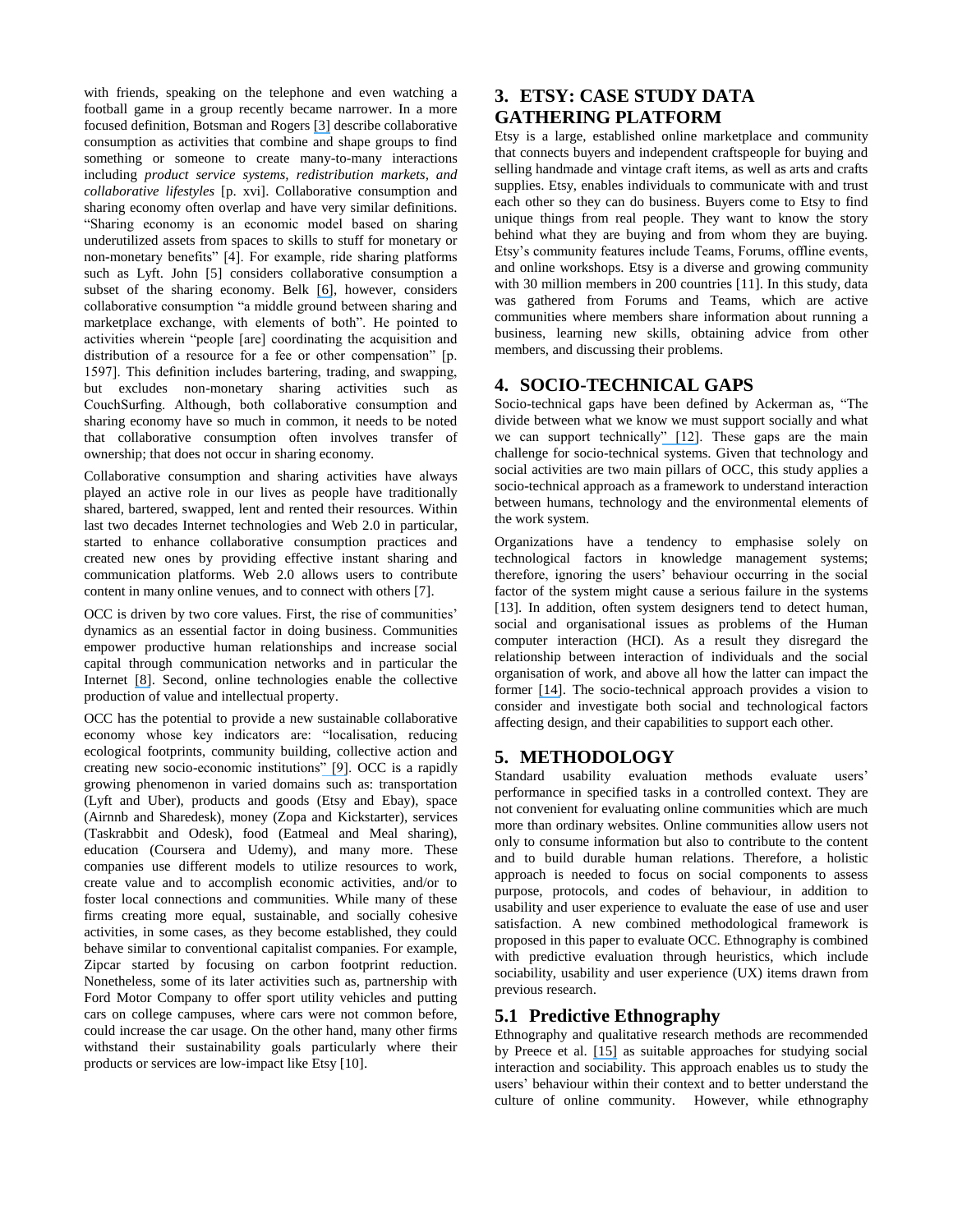provides valuable insights regarding the evaluation of system design, it is less effective when it comes to concrete design solutions and recommendations [16]. Consequently, solutions and recommendations [\[16\]](https://www.researchgate.net/publication/221513969_Ethnography_considered_harmful?el=1_x_8&enrichId=rgreq-8d2267006bc0102168c431903e8c477c-XXX&enrichSource=Y292ZXJQYWdlOzI4MDEzMTc1MTtBUzoyNTI4OTM2Mzg5NTA5MTJAMTQzNzMwNTk1MDQ3OA==). complementing ethnography with other methods could increase its strength and reliability, particularly in HCI and qualitative research methods. In this study, we complement ethnography with predictive evaluation.

Predictive evaluation makes use of heuristics to predict usability problems [\[17\]](https://www.researchgate.net/publication/221516167_Usability_Inspection_Methods?el=1_x_8&enrichId=rgreq-8d2267006bc0102168c431903e8c477c-XXX&enrichSource=Y292ZXJQYWdlOzI4MDEzMTc1MTtBUzoyNTI4OTM2Mzg5NTA5MTJAMTQzNzMwNTk1MDQ3OA==). These heuristics are useful guidelines in eliciting the usability issues. However, they are not always accurate in testing interactive interfaces such as those in online communities. Like other methods, they need to be customized specifically for evaluating sociability [\[18\]](https://www.researchgate.net/publication/220208495_Sociability_and_Usability_in_Online_Communities_Determining_and_Measuring_Success?el=1_x_8&enrichId=rgreq-8d2267006bc0102168c431903e8c477c-XXX&enrichSource=Y292ZXJQYWdlOzI4MDEzMTc1MTtBUzoyNTI4OTM2Mzg5NTA5MTJAMTQzNzMwNTk1MDQ3OA==). Predictive evaluation has been criticized regarding the validity of the data since evaluators are substitute users. It does not involve real users in the testing [19].

This study intends to propose a new way of using these heuristics by accompanying them with online ethnography, what we call predictive ethnography. These heuristics will be used as the baseline to enable the ethnography to predict the success of an online community. Ethnography and predictive evaluation complement each other and improve each other's effectiveness and efficiency. The heuristics could provide structure to the ethnography and help the ethnographer in predicting the issues.

They can help to translate ethnographic insights into design recommendations and requirements. These heuristics have been identified as success factors in previous research (Table 1). In this study of OCC, these heuristics serve as guidelines to investigate and predict the issues related to the success of Etsy community.

#### **5.2 Heuristics as Success Factors**

Etsy can be considered as an interest, trade, and transaction community, since people with similar interests are engaged in trade and transactions in addition to knowledge exchange. The success of collaborative communities depends on a number of interdependent constructs within social and technological domains. These constructs consist of a number of heuristic items. These heuristics include sociability, usability, and user experience items drawn from previous research and can be seen in Table 1.

| <b>Constructs</b>                             | <b>Items</b>                                                                                     | <b>Sources</b>  |
|-----------------------------------------------|--------------------------------------------------------------------------------------------------|-----------------|
| Social<br>relationship                        | S1: Network creation (e.g. individuals with similar interest)                                    | $[20]$ ; $[21]$ |
|                                               | S2: Face to face communication (e.g. offline meetings $&$ events)                                | $[22]$ ; $[23]$ |
|                                               | S3: Dynamic interaction (e.g. verbal, gestural & emoticons)                                      | $[15]$          |
|                                               | S4: Social & emotional support                                                                   | $[24]$          |
| Reciprocity                                   | S5: Information exchange                                                                         | $[25]$          |
|                                               | <b>S6:</b> New product & innovation                                                              | [25]            |
|                                               | S7: Achieving a collective goal (knowledge creation/problem solving)                             | [26]            |
| Trust<br>$\&$<br>(Privacy<br>Identity)        | S8: Different level of anonymity (limit of privacy)                                              | $[27]$          |
|                                               | S9: Persistent identity                                                                          | $[28]$          |
|                                               | S10: Members profiles and pictures (creativity in self- presentation & identity<br>construction) | $[29]$ ; $[30]$ |
|                                               | S11: Transparency (e.g. exposing identity of content providers)                                  | $[27]$          |
|                                               | S12: Clear establishing of self-goals for the community                                          | $[27]$          |
|                                               | S13: Trust creation features (e.g. reputation model)                                             | [31]            |
| Content creation<br>member<br>contribution    | S14: Social recognition & self-expression                                                        | $[32]$ ; [33]   |
|                                               | <b>S15:</b> Fast $\&$ informal interaction (commenting $\&$ rating contents)                     | $[33]$          |
|                                               | S16: Rewards & recognition for contribution                                                      | $[32]$          |
|                                               | S17: Feedback to motivate (public& private)                                                      | $[32]$          |
|                                               | S18: Volunteerism                                                                                | $[20]$          |
|                                               | S19: Self-satisfaction                                                                           | $[34]$          |
| Purpose,<br>policies<br>&<br>procedures       | S20: Relevant rules of behaviour & clear displayed policies                                      | $[15]$          |
|                                               | S21: Different members' roles (e.g. contributor and reader)                                      | $[35]$          |
|                                               | S22: Suitability & functionality of content                                                      | $[21]$          |
| Information<br>$\&$<br>design<br>presentation | SU23: Advanced & filter search for content                                                       | $[18]$          |
|                                               | SU24: Easy information obtaining                                                                 | $[36]$          |
|                                               | <b>SU25:</b> Discussion board organization                                                       | $[15]$          |

**Table 1. Heuristics** *(S: Sociability/ U: Usability)*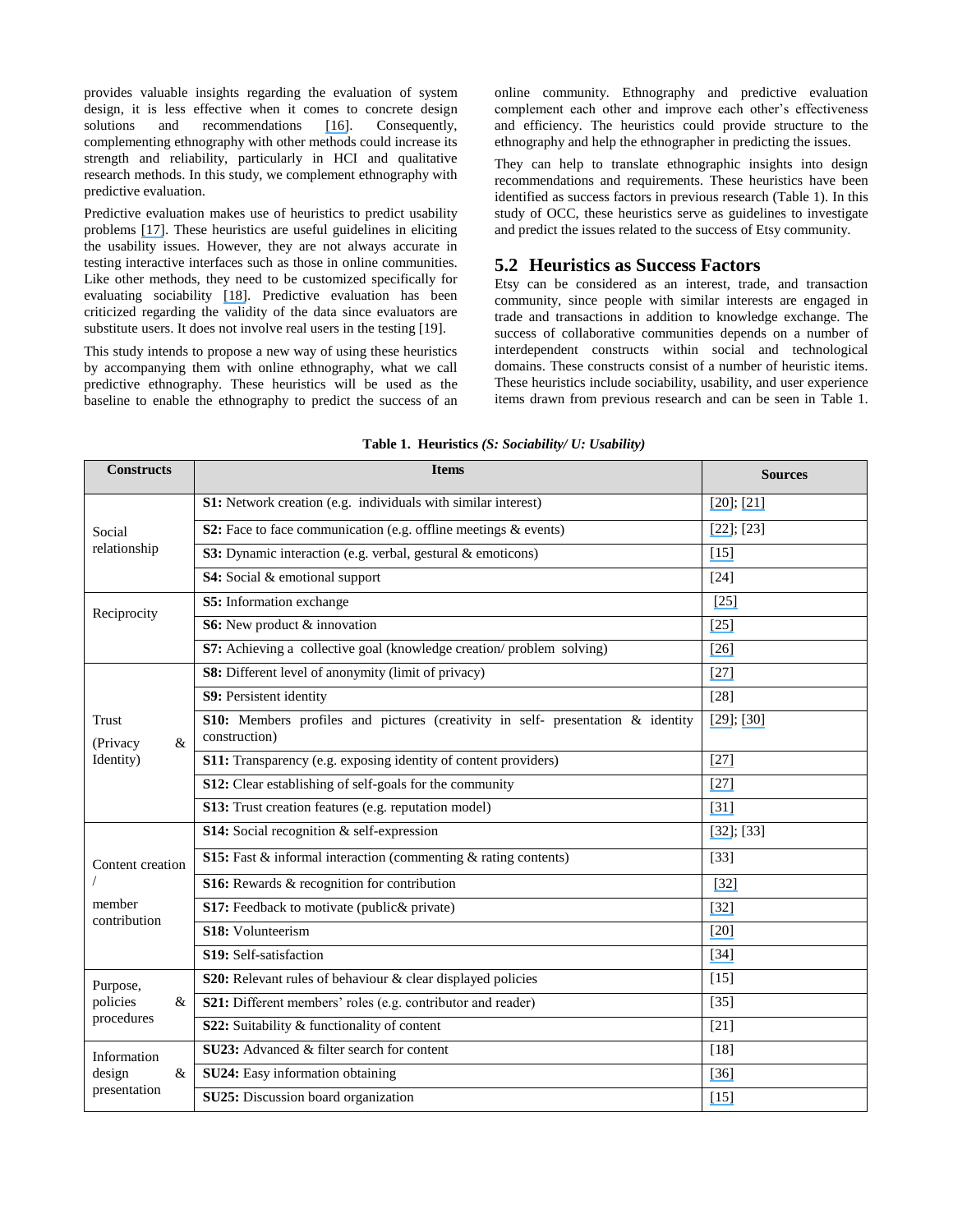| technology<br>Support | <b>SU26:</b> Subgroup formation (facilitate interaction $\&$ discussion in different subtopics)                                | [37]; [20]              |
|-----------------------|--------------------------------------------------------------------------------------------------------------------------------|-------------------------|
|                       | <b>SU27:</b> Awareness tools (e.g. calendaring tool for meeting)                                                               | Preliminary Ethnography |
|                       | <b>SU28:</b> Social presence tools(e.g. status info, camera connection,<br>IM, graphical<br>presentation of activity & avatar) | [33]                    |
|                       | <b>SU29:</b> Other tools (chat, mailing list, UseNet news, etc.)                                                               | $[38]$                  |
| Navigation            | <b>U30:</b> Consistent $\&$ easy navigation                                                                                    | [15]; [17]              |
|                       | <b>U31:</b> Intuitive layout                                                                                                   |                         |
|                       | <b>U32:</b> Visibility of site (what is going on in the site)                                                                  |                         |
| User control          | U33: Feeling in charge of system                                                                                               | [15]; [17]              |
|                       | <b>U34:</b> Error prevention $\&$ correction                                                                                   |                         |
| Reliability           | <b>U35:</b> Access to system always to be available                                                                            | $[39]$                  |
|                       | U36: Easy to remember search sequence                                                                                          | $[40]$ ; [35]           |

### **5.3 Procedure**

A Preliminary ethnography carried out in parallel to the selection of the heuristics. This preliminary work helped to understand the culture, norms, and behaviours of Etsy community members, and assisted in the selection of the relevant heuristics (success factors) from previous literature. (Table 1).

The finalized heuristics helped in predicting, collecting, and coding the relevant textual interactions related to the success of Etsy from the Forum and Teams discussions. The textual discussions happen in "Threads" as topics, and the smallest unit of discussion considered as "Post". We looked for the community support for the heuristics and new possible heuristic items. The coding process started by creating nodes using Nvivo software. Each node represents one item from heuristics. Once all the nodes have been created, each "post" has been coded to a heuristic (node).

The data collection has been carried out within three weeks in February and March 2015. In total, 1011 Posts have been collected and coded from 97 Threads. These posts have been selected based on their relevance to the heuristics.

#### **6. DISCUSSION OF FINDINGS**

The results demonstrated that the coded data are within scope of 21 items, out of 36. Three new items *(SU25: Convo organization, U35: Update Users with new Policy & Design changes & U36: Easy customer feedback)* have been identified and added to the heuristics. These results revealed that the socio-technical gaps for this community are associated with these 21 heuristics. The frequency of identified heuristics demonstrate their level of importance, since the members of the community discuss and raise issues that are more important for them. (Figure 1.)

These results show that sociability has been discussed more compared to usability issues. This finding is in line with Hart et al. [41] study on Facebook, in which they found that users are less concerned about the bad usability of the system when there are enjoyable aspects that compensate the usability inadequacies. Additional observation on collected data focused on how the lack of enough support for these heuristics create socio-technical gaps.

The identified gaps come as follow.

#### Trust

*Trust creation features:* feedbacks and rating system are very significant for increasing trust and reputation in using virtual environments and have been one of the most frequently discussed issues in this community.

*Sellers' feedback:* Etsy community enable the customers to write feedback for the sellers but they cannot write feedback for the customers. Our observation revealed that many of the community members wants to have this feature as well.

*Negative feedback:* often the sellers want to be able to somehow remove the negative feedbacks, however there are a mixed opinion among members regarding this issue. The other problem discovered was that the reviews in Etsy are considered for the entire shop rather than for item or order. *Items' review:* many Etsy members believe that reviews should be on quality of items rather than having so much power over a shop reputation.

*Cultural differences in rating system:* despite the fact that the rating system is extremely significant for the Etsy sellers, this sensitivity might vary in different cultures. For example, an Etsy member from Holland remarks that: *"I learned that in the US it is normal to give 5 stars if you are happy. In Holland I think that people use 4.5 or 4 also as a satisfied number to give. 4 is also good they think, it is a culture difference".* 

*Digital products feedback: g*iving feedback for the digital products also create some concerns. The product review in this community is designed for the ordinary (non-digital) products that take some time for delivery. The feedback form is sent to buyers after a period of time but the digital products deliveries are instant and require different options for providing feedback.

*Non-admin login:* sometimes members have difficulties to manage and do all the admin work of their shops and they need to hire someone to do it for them. Since they do not want to give access to all of their account, they would rather give a partial access, such as Non-admin login, which is missing in this community.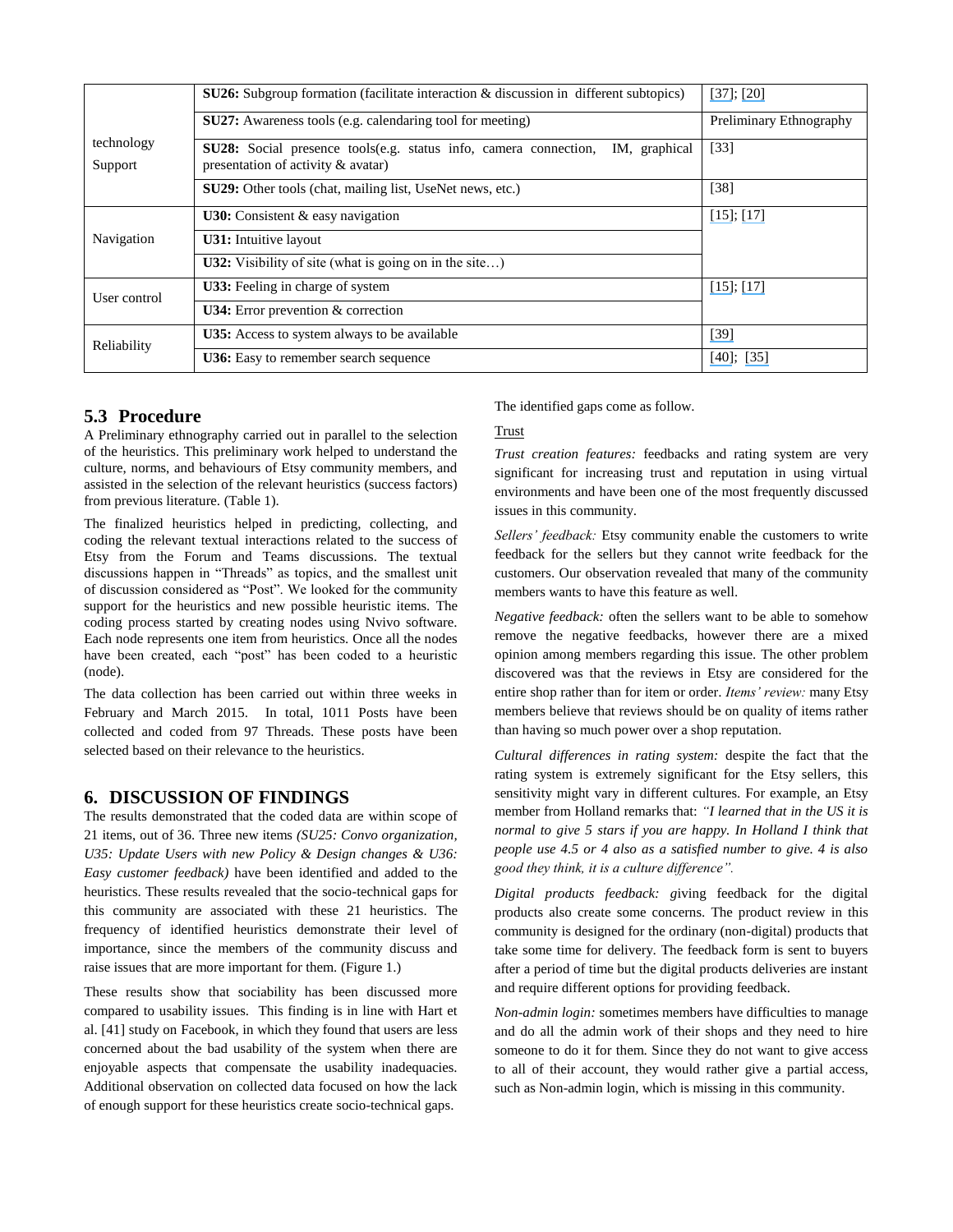



*Guest checkout*: enables the people who are not member of the community to buy items without registering and becoming member. Our observation revealed that this feature is lacking in Etsy and several members requested this option.

*Sellers' contact number:* the other issue regarding the limitations of privacy is finding the sellers' contact number online by the buyers and contacting them by the phone. There is a mixed

opinion between members; although some sellers prefer to be contacted by the buyers, others don't like to be contacted on certain hours since they do business from their home. One solution used by some Etsy members is the "google voice account". It provides a separate business number that could be used in their same phone and the business calls could be accepted in certain hours.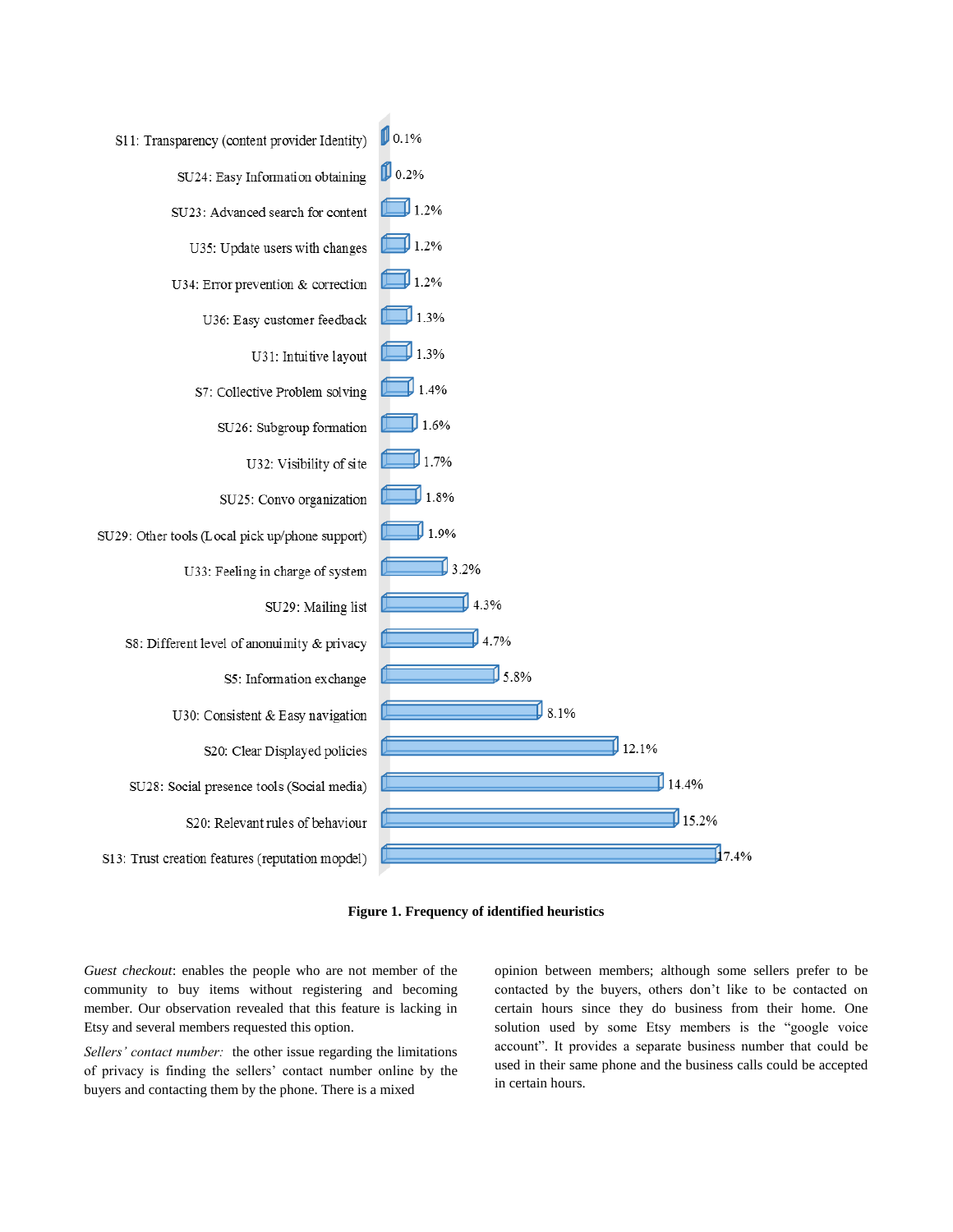#### Purpose, policies & procedures

*Relevant rules of behaviour & clear displayed policies:* are the most discussed and important topics in this community that affects all aspects of members' collaboration and behaviours. *Lack of clarity in policies and guidelines:* in this community created several concerns and confusions over how the rules are working. Often confusion was created by language and words that were difficult to understand. They also request to have detailed and in depth policies.

*Copyright:* our observation revealed that considering the nature of this community that is related to art and handcraft "Copyright" is one of the main concerns. This issue cause concern in virtual environments where the boundary of copying and inspiration is not clear and individuals can be inspired and get new ideas from others' design and products. It has been revealed that there are mixed opinions among members regarding this issue. Therefore, there is a need for relevant rules of behaviour regarding how to define the copyright policies in these communities. Copying photos and product descriptions from others also created concerns in this community. Watermarking the photos could be a possible solution for protecting the photos' copyright. Some members are asking for better solution such as a feature to be designed by Etsy to detect and prohibit the copyright violated contents.

*Lack of return policy:* our observation also exposed that Etsy community users often encounter problems due to lack of return policy when people buy products. For example, one member was asking: *"I wish Etsy make a compulsory tick box",* other members suggested to comply with *"Distance selling regulatory"* law in the UK, since they were based in the UK. However since these online communities go beyond the geographical borders and the local laws and regulatory between countries might differ; there is a need for a standard policy for these communities.

#### Technology support

*Social Media:* are very effective tools that help individuals to have a better online social presence and to promote themselves. But it has been revealed that due to a large number of them (e.g. Instagram, Facebook, Pinterest, etc.) they became very time consuming and unmanageable. Often individuals have to get a third party program to manage them. The collective discussion observed suggested to: *"master 1 or 2 (which are the best for you), keep it simple, not use same content in all, don't obsess, use 3 rd party program"*. The other effective promotion tool is the video commercial. *Supporting YouTube links* enable members to have video promotion, which is absent in Etsy.

*Spam:* is one of the most common issues in the virtual environments that also create several concerns in Etsy. For example, shop owners want to promote their products and sometimes ask for feedback by sending emails to their customers. However, many people don't like to receive these emails and they could cause frustration. A solution for this problem could be a *Newsletter* for product updates and *mailing list* asking the customers to sign in to receive emails.

*Support for digital products:* our observation revealed that as digital products (e.g. photos, post cards, etc.) becoming more and more popular, they require different supports compared to other products. For example, they were causing problems such as printing layout and delivery confirmation. Therefore, there is a need for a standard format for printing these products as well as online delivery confirmation. Moreover, as mentioned earlier, they require a different timing for feedback.

*Local pick up:* it has been noticed that this option was required for items, which are not suitable for shipping and should be collected by person.

#### **Reciprocity**

*Bad advice* is among the main issues in virtual communities. Bad or wrong advices come from the lack of expertise of members and they could be very costly since individuals take and apply these advices. One solution for this problem could be rating the expertise of the individuals in specific fields and to reveal who knows what. Another possible solution could be rating the comments and advices by users to reveal their usefulness. The other issue discovered in this community was related to written communication problem. Several members have problem of understanding the technical explanations as well as knowing the right words to ask their questions.

*Scam awareness:* scam is a common concern particularly in virtual environments. Our observation revealed that due to the active and collaborative nature of this community, as soon as someone raises a concern about a suspicious case they collectively solved the problem and detected that. However, there is a lack of a specific space and systematic awareness for these issues.

#### Reliability

*Updating users with new policy & design changes:* as observed in this community, when changes happen they create panic and frustration between members. In many occasions the members were not sure when the policy changes start and how they work. The design changes without earlier notice also created panic as members were thinking there is something wrong with their pages. Therefore it is vital to have the policies as clear as possible and help the members in better understanding them. It is also important to update the members about these changes.

*Easy customer feedback:* Etsy requires a minimum number of words for giving feedback and a simple "thank you" does not work, this create frustration and customers could leave without giving a feedback. However, as some members suggest repeating the words or putting few dots could work, but having this restriction does not make the job easier.

#### Navigation/ Information design & presentation

*Convo organization:* the visibility help members to understand what is going on in the page and what features are available to facilitate them. This usability issue has been observed in several instances in the community. This issue also could create navigation problems. The most significance visibility problem observed was related to the "Convo system" that is the messaging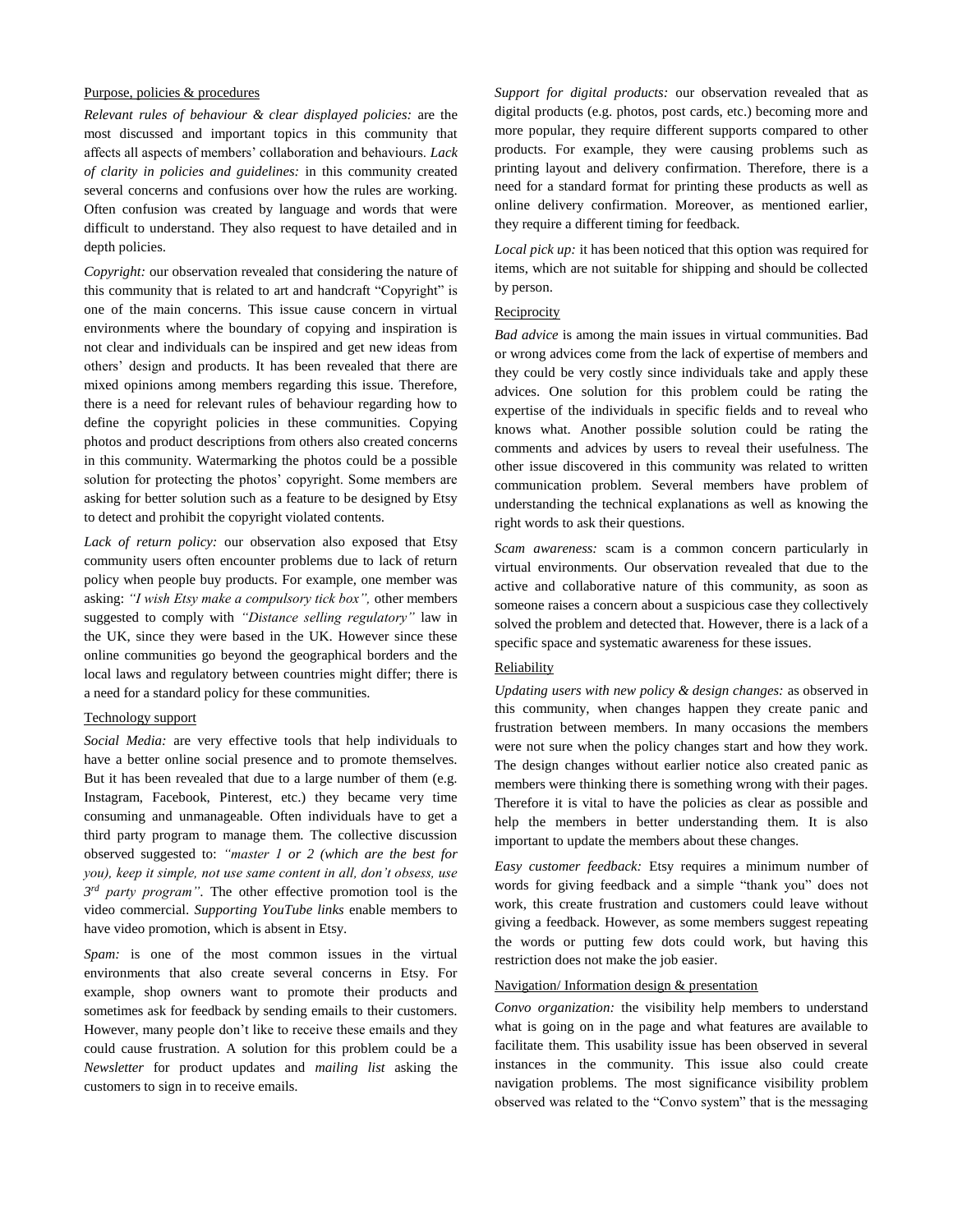system in this community. In "Convo" inbox all the messages are not shown until the invisible "All" option clicked. This issue cost many members losing their messages and buyers and contacts as a result. There is also lack of visibility in sent messages option.

#### User control

*Disabling Review reminder:* if buyers do not want to write a review on a purchase the review reminder appears every time they go to their page until about 45 days after the purchase date and there is no option to disable it. Our observation revealed that despite causing the frustration in buyers, there are mixed opinions among members whether to have this option or not. Other problems have been noticed such as, lack of option to turn off some notifications and announcements.

*Turning off promoted listing:* promoted listing is a service in Etsy that cost members money. It has been revealed that stopping this service and turning it off is confusing and costs a lot of money for some members.

#### **7. CONCLUSIONS**

The results from this study suggest that the sociability issues have more significance in this community, since they have been discussed more compared to the usability problems. The most important gaps concerned *Trust creation features* such as customers' reviews and rating systems, *Relevant rules of behaviour, Clear displayed policies*, and S*ocial presence tools*. Several studies verify that trust, one of the main findings of this study, as the most important factor in OCC and sharing economy [3, 10, 42]. Relevant rules of behaviour and Clear displayed policies, other major gaps in our findings, point to regulations, which have also been considered as challenges [43] and the most important barriers to the future of sharing economy [44]. This finding demonstrates that, conventional regulations and policies are not always applicable to the new business models enabled by OCC. It also reveals the significance of well-defined and clear rules of behaviour that are relevant to the purpose of the online communities.

These results suggest that the new proposed methodology, predictive ethnography, is practical and effective in evaluating OCC communities such as Etsy. Ethnography enabled us to better understand the culture of the community by studying users within their context. The holistic nature of this approach allowed us to comprehend how issues are developed and uttered within the community. In data collection stage, the heuristics acted as guidelines and helped us in selection of the relevant discussions associated to the success of community. Coding the collected posts to associated heuristics enabled us to categorize systematically our data and to quantify the importance of different social and technical requirements in scope of the heuristics. The heuristics also gave a better structure in exposing the sociotechnical gaps and assisted us to convert the ethnographic insights into design requirements and recommendations. The findings of this study, include problems, solutions and recommendations,

which mostly come from the naturally occurring conversations of real users, increase the validity of the results.

This study visualised and augmented socio-technical gaps in Etsy in terms of 21 heuristics. It also identified a number of new heuristics as success factors not discussed in the literature until now *(Messaging system organization, Update users with new Policy & Design changes, Awareness tools such as calendaring for meetings, and Easy customer feedback)*. All of these heuristics could be useful in evaluating the online communities similar to Etsy. While the revealed socio-technical gaps in this study are specific for Etsy, they could be valuable in defining quality sociotechnical requirements and enhancing the design of similar OCC platforms.

In further research, we intend to investigate social capital formation within Etsy community. This could complement our findings and help us to reveal collaboration patterns and social requirements in OCC.

Future research could be conducted to evaluate other online communities by applying the predictive ethnography approach. It would be interesting to see how the issues and gaps vary; and which success factors are more common within different online communities.

#### **8. REFERENCES**

- [1] Etsy Press Kit. [ONLINE] Available at: http://www.etsy.com/press/kit/. [Accessed 28 April 2015].
- [2] Felson, M., & Speath, J. (1978). "Community structure and collaborative consumption". American Behavioral Scientist, 41, 614–624.
- [3] [Botsman, R. and Rogers, R. \(2011\). What's mine is yours:](https://www.researchgate.net/publication/261043233_What) [how collaborative consumption is changing the way we live.](https://www.researchgate.net/publication/261043233_What)  [London: Collins.](https://www.researchgate.net/publication/261043233_What)
- [4] Botsman, R. (2013). The sharing economy lacks a shared definition. [ONLINE] Available at: http://www.collaborativeconsumption.com/2013/11/22/thesharing-economy-lacks-a-shared-definition/. [Accessed 28 April 2015].
- [5] John, N, A. (2013). "Sharing, collaborative consumption and Web 2.0". Media@ LSE Electronic Working Paper #26
- [6] [Belk, R. \(2013\). "You are what you can access: Sharing and](https://www.researchgate.net/publication/262490610_You_are_what_you_can_access_Sharing_and_collaborative_consumption_online?el=1_x_8&enrichId=rgreq-8d2267006bc0102168c431903e8c477c-XXX&enrichSource=Y292ZXJQYWdlOzI4MDEzMTc1MTtBUzoyNTI4OTM2Mzg5NTA5MTJAMTQzNzMwNTk1MDQ3OA==)  [collaborative consumption online". Journal of Business](https://www.researchgate.net/publication/262490610_You_are_what_you_can_access_Sharing_and_collaborative_consumption_online?el=1_x_8&enrichId=rgreq-8d2267006bc0102168c431903e8c477c-XXX&enrichSource=Y292ZXJQYWdlOzI4MDEzMTc1MTtBUzoyNTI4OTM2Mzg5NTA5MTJAMTQzNzMwNTk1MDQ3OA==) [Research. Available online](https://www.researchgate.net/publication/262490610_You_are_what_you_can_access_Sharing_and_collaborative_consumption_online?el=1_x_8&enrichId=rgreq-8d2267006bc0102168c431903e8c477c-XXX&enrichSource=Y292ZXJQYWdlOzI4MDEzMTc1MTtBUzoyNTI4OTM2Mzg5NTA5MTJAMTQzNzMwNTk1MDQ3OA==)
- [7] Carroll, E., & Romano, J. (2011). "Your digital afterlife: When Facebook, Flickr and Twitter are your estate, what's your legacy?" Berkeley, CA: New Riders.
- [8] [Gheitasy, A., Abdelnour-Nocera, J., Nardi, B., and Rigas, D.](https://www.researchgate.net/publication/268746575_Designing_for_Online_Collaborative_Consumption_A_Study_of_Sociotechnical_Gaps_and_Social_Capital?el=1_x_8&enrichId=rgreq-8d2267006bc0102168c431903e8c477c-XXX&enrichSource=Y292ZXJQYWdlOzI4MDEzMTc1MTtBUzoyNTI4OTM2Mzg5NTA5MTJAMTQzNzMwNTk1MDQ3OA==)  [\(2014\). "Designing for Online Collaborative Consumption:](https://www.researchgate.net/publication/268746575_Designing_for_Online_Collaborative_Consumption_A_Study_of_Sociotechnical_Gaps_and_Social_Capital?el=1_x_8&enrichId=rgreq-8d2267006bc0102168c431903e8c477c-XXX&enrichSource=Y292ZXJQYWdlOzI4MDEzMTc1MTtBUzoyNTI4OTM2Mzg5NTA5MTJAMTQzNzMwNTk1MDQ3OA==)  [A Study of Sociotechnical Gaps and Social Capital". In](https://www.researchgate.net/publication/268746575_Designing_for_Online_Collaborative_Consumption_A_Study_of_Sociotechnical_Gaps_and_Social_Capital?el=1_x_8&enrichId=rgreq-8d2267006bc0102168c431903e8c477c-XXX&enrichSource=Y292ZXJQYWdlOzI4MDEzMTc1MTtBUzoyNTI4OTM2Mzg5NTA5MTJAMTQzNzMwNTk1MDQ3OA==)  [Human-Computer Interaction. Applications and Services](https://www.researchgate.net/publication/268746575_Designing_for_Online_Collaborative_Consumption_A_Study_of_Sociotechnical_Gaps_and_Social_Capital?el=1_x_8&enrichId=rgreq-8d2267006bc0102168c431903e8c477c-XXX&enrichSource=Y292ZXJQYWdlOzI4MDEzMTc1MTtBUzoyNTI4OTM2Mzg5NTA5MTJAMTQzNzMwNTk1MDQ3OA==) [683--692.](https://www.researchgate.net/publication/268746575_Designing_for_Online_Collaborative_Consumption_A_Study_of_Sociotechnical_Gaps_and_Social_Capital?el=1_x_8&enrichId=rgreq-8d2267006bc0102168c431903e8c477c-XXX&enrichSource=Y292ZXJQYWdlOzI4MDEzMTc1MTtBUzoyNTI4OTM2Mzg5NTA5MTJAMTQzNzMwNTk1MDQ3OA==)
- [9] [Seyfang G. \(2007\). "Growing sustainable consumption](https://www.researchgate.net/publication/242119516_Growing_Sustainable_Consumption_Communities_The_Case_of_Local_Organic_Food_Networks?el=1_x_8&enrichId=rgreq-8d2267006bc0102168c431903e8c477c-XXX&enrichSource=Y292ZXJQYWdlOzI4MDEzMTc1MTtBUzoyNTI4OTM2Mzg5NTA5MTJAMTQzNzMwNTk1MDQ3OA==)  [communities: the case of local organic food networks". Int. J.](https://www.researchgate.net/publication/242119516_Growing_Sustainable_Consumption_Communities_The_Case_of_Local_Organic_Food_Networks?el=1_x_8&enrichId=rgreq-8d2267006bc0102168c431903e8c477c-XXX&enrichSource=Y292ZXJQYWdlOzI4MDEzMTc1MTtBUzoyNTI4OTM2Mzg5NTA5MTJAMTQzNzMwNTk1MDQ3OA==) [Sociol. Soc. Policy 27:120–34.](https://www.researchgate.net/publication/242119516_Growing_Sustainable_Consumption_Communities_The_Case_of_Local_Organic_Food_Networks?el=1_x_8&enrichId=rgreq-8d2267006bc0102168c431903e8c477c-XXX&enrichSource=Y292ZXJQYWdlOzI4MDEzMTc1MTtBUzoyNTI4OTM2Mzg5NTA5MTJAMTQzNzMwNTk1MDQ3OA==)
- [10] Schor, J., and C. Fitzmaurice. (2014). "Collaborating and connecting: the emergence of a sharing economy." Handbook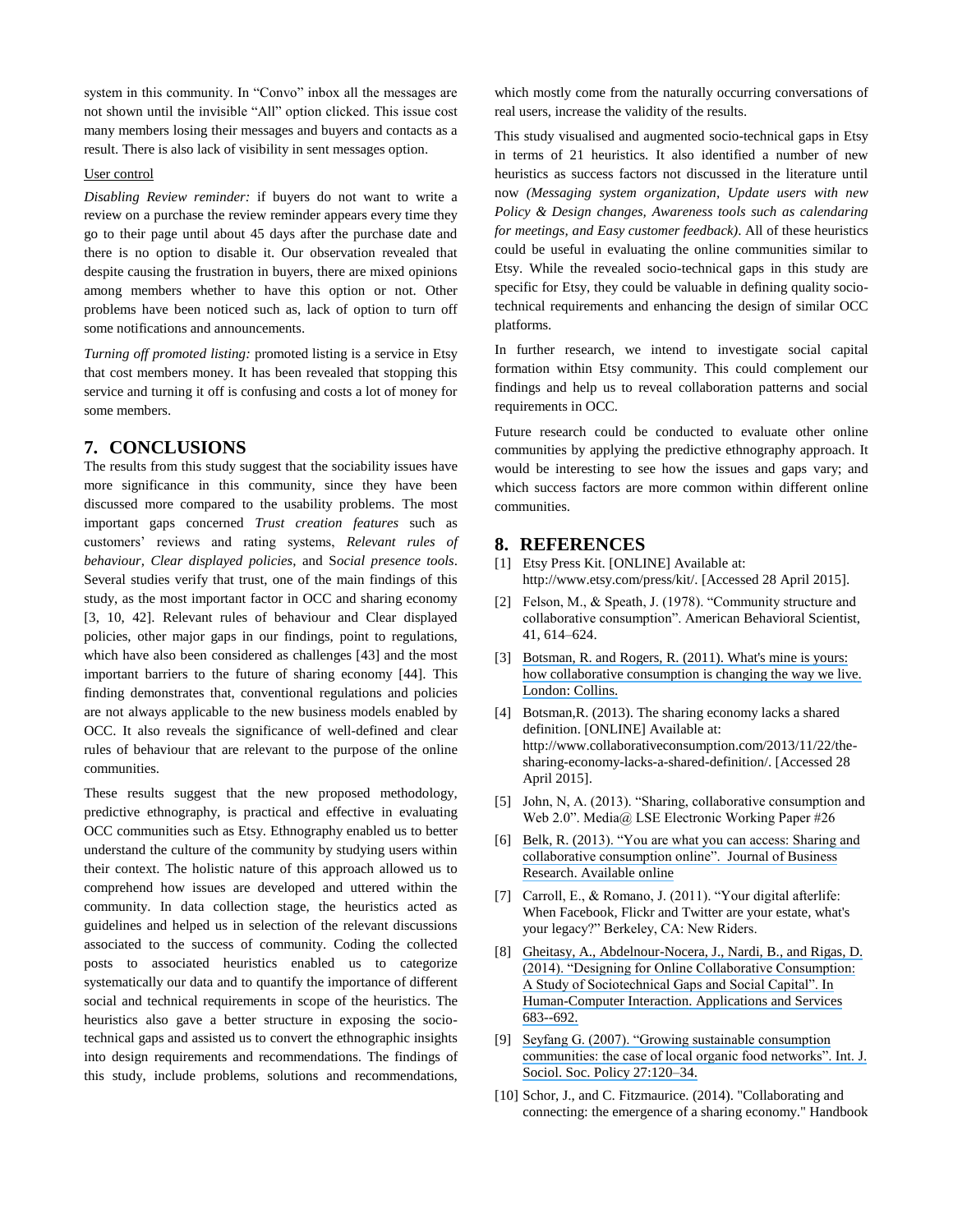on Research on Sustainable Consumption. Edward Elgar, Cheltenham, UK.

- [11] Etsy (2013). Etsy Your place to buy and sell all things handmade, vintage, and supplies. [ONLINE] Available at: http://www.etsy.com. [Accessed 08 March 2013].
- [12] [Ackerman, M. \(2000\). The intellectual challenge of CSCW:](https://www.researchgate.net/publication/2815760_Ackerman_MS_The_Intellectual_Challenge_of_CSCW_The_Gap_Between_Social_Requirements_and_Technical_Feasibility_Hum_Comput_Interact_15_179-203?el=1_x_8&enrichId=rgreq-8d2267006bc0102168c431903e8c477c-XXX&enrichSource=Y292ZXJQYWdlOzI4MDEzMTc1MTtBUzoyNTI4OTM2Mzg5NTA5MTJAMTQzNzMwNTk1MDQ3OA==)  [the gap between social requirements and technical feasibility.](https://www.researchgate.net/publication/2815760_Ackerman_MS_The_Intellectual_Challenge_of_CSCW_The_Gap_Between_Social_Requirements_and_Technical_Feasibility_Hum_Comput_Interact_15_179-203?el=1_x_8&enrichId=rgreq-8d2267006bc0102168c431903e8c477c-XXX&enrichSource=Y292ZXJQYWdlOzI4MDEzMTc1MTtBUzoyNTI4OTM2Mzg5NTA5MTJAMTQzNzMwNTk1MDQ3OA==) [Hum.-Comput. Interact. 15\(2\), 179–203.](https://www.researchgate.net/publication/2815760_Ackerman_MS_The_Intellectual_Challenge_of_CSCW_The_Gap_Between_Social_Requirements_and_Technical_Feasibility_Hum_Comput_Interact_15_179-203?el=1_x_8&enrichId=rgreq-8d2267006bc0102168c431903e8c477c-XXX&enrichSource=Y292ZXJQYWdlOzI4MDEzMTc1MTtBUzoyNTI4OTM2Mzg5NTA5MTJAMTQzNzMwNTk1MDQ3OA==)
- [13] Davenport, TH. & Prusack L. (2000). Working knowledge: how organizations manage what they know. Boston, MA: Harvard Business School Press.
- [14] [Baxter, G. & Sommerville, I. \(2011\). Systems: from design](https://www.researchgate.net/publication/220054725_Socio-Technical_Systems_From_Design_Methods_to_Systems_Engineering?el=1_x_8&enrichId=rgreq-8d2267006bc0102168c431903e8c477c-XXX&enrichSource=Y292ZXJQYWdlOzI4MDEzMTc1MTtBUzoyNTI4OTM2Mzg5NTA5MTJAMTQzNzMwNTk1MDQ3OA==) [methods to systems engineering. Interacting with Computers](https://www.researchgate.net/publication/220054725_Socio-Technical_Systems_From_Design_Methods_to_Systems_Engineering?el=1_x_8&enrichId=rgreq-8d2267006bc0102168c431903e8c477c-XXX&enrichSource=Y292ZXJQYWdlOzI4MDEzMTc1MTtBUzoyNTI4OTM2Mzg5NTA5MTJAMTQzNzMwNTk1MDQ3OA==) [23 \(1\), 4–17.](https://www.researchgate.net/publication/220054725_Socio-Technical_Systems_From_Design_Methods_to_Systems_Engineering?el=1_x_8&enrichId=rgreq-8d2267006bc0102168c431903e8c477c-XXX&enrichSource=Y292ZXJQYWdlOzI4MDEzMTc1MTtBUzoyNTI4OTM2Mzg5NTA5MTJAMTQzNzMwNTk1MDQ3OA==)
- [15] [Preece, J., Abras, C. and Maloney-Krichmar, D. \(2004\).](https://www.researchgate.net/publication/220131910_Designing_and_evaluating_online_communities_Research_speaks_to_emerging_practice?el=1_x_8&enrichId=rgreq-8d2267006bc0102168c431903e8c477c-XXX&enrichSource=Y292ZXJQYWdlOzI4MDEzMTc1MTtBUzoyNTI4OTM2Mzg5NTA5MTJAMTQzNzMwNTk1MDQ3OA==) [Designing and evaluating online communities: research](https://www.researchgate.net/publication/220131910_Designing_and_evaluating_online_communities_Research_speaks_to_emerging_practice?el=1_x_8&enrichId=rgreq-8d2267006bc0102168c431903e8c477c-XXX&enrichSource=Y292ZXJQYWdlOzI4MDEzMTc1MTtBUzoyNTI4OTM2Mzg5NTA5MTJAMTQzNzMwNTk1MDQ3OA==) [speaks to emerging practice, International Journal of Web](https://www.researchgate.net/publication/220131910_Designing_and_evaluating_online_communities_Research_speaks_to_emerging_practice?el=1_x_8&enrichId=rgreq-8d2267006bc0102168c431903e8c477c-XXX&enrichSource=Y292ZXJQYWdlOzI4MDEzMTc1MTtBUzoyNTI4OTM2Mzg5NTA5MTJAMTQzNzMwNTk1MDQ3OA==) [Based Communities, vol. 1, pp. 2-18.](https://www.researchgate.net/publication/220131910_Designing_and_evaluating_online_communities_Research_speaks_to_emerging_practice?el=1_x_8&enrichId=rgreq-8d2267006bc0102168c431903e8c477c-XXX&enrichSource=Y292ZXJQYWdlOzI4MDEzMTc1MTtBUzoyNTI4OTM2Mzg5NTA5MTJAMTQzNzMwNTk1MDQ3OA==)
- [16] [Crabtree, A., Rodden, T., Tolmei, P., Button, G. \(2009\)](https://www.researchgate.net/publication/221513969_Ethnography_considered_harmful?el=1_x_8&enrichId=rgreq-8d2267006bc0102168c431903e8c477c-XXX&enrichSource=Y292ZXJQYWdlOzI4MDEzMTc1MTtBUzoyNTI4OTM2Mzg5NTA5MTJAMTQzNzMwNTk1MDQ3OA==) ["Ethnography Considered Harmful" in Proceedings of CHI](https://www.researchgate.net/publication/221513969_Ethnography_considered_harmful?el=1_x_8&enrichId=rgreq-8d2267006bc0102168c431903e8c477c-XXX&enrichSource=Y292ZXJQYWdlOzI4MDEzMTc1MTtBUzoyNTI4OTM2Mzg5NTA5MTJAMTQzNzMwNTk1MDQ3OA==)  [2009. ACM, New York, NY, pp 879-888.](https://www.researchgate.net/publication/221513969_Ethnography_considered_harmful?el=1_x_8&enrichId=rgreq-8d2267006bc0102168c431903e8c477c-XXX&enrichSource=Y292ZXJQYWdlOzI4MDEzMTc1MTtBUzoyNTI4OTM2Mzg5NTA5MTJAMTQzNzMwNTk1MDQ3OA==)
- [17] Nielsen, J. (1994). "Usability inspection methods." In [Proceedings of the Conference on Human Factors in](https://www.researchgate.net/publication/221516167_Usability_Inspection_Methods?el=1_x_8&enrichId=rgreq-8d2267006bc0102168c431903e8c477c-XXX&enrichSource=Y292ZXJQYWdlOzI4MDEzMTc1MTtBUzoyNTI4OTM2Mzg5NTA5MTJAMTQzNzMwNTk1MDQ3OA==)  [Computing Systems, 413–414."](https://www.researchgate.net/publication/221516167_Usability_Inspection_Methods?el=1_x_8&enrichId=rgreq-8d2267006bc0102168c431903e8c477c-XXX&enrichSource=Y292ZXJQYWdlOzI4MDEzMTc1MTtBUzoyNTI4OTM2Mzg5NTA5MTJAMTQzNzMwNTk1MDQ3OA==)
- [18] [Preece, J. \(2001\). Sociability and usability in online](https://www.researchgate.net/publication/220208495_Sociability_and_Usability_in_Online_Communities_Determining_and_Measuring_Success?el=1_x_8&enrichId=rgreq-8d2267006bc0102168c431903e8c477c-XXX&enrichSource=Y292ZXJQYWdlOzI4MDEzMTc1MTtBUzoyNTI4OTM2Mzg5NTA5MTJAMTQzNzMwNTk1MDQ3OA==) [communities: determining and measuring success, Behaviour](https://www.researchgate.net/publication/220208495_Sociability_and_Usability_in_Online_Communities_Determining_and_Measuring_Success?el=1_x_8&enrichId=rgreq-8d2267006bc0102168c431903e8c477c-XXX&enrichSource=Y292ZXJQYWdlOzI4MDEzMTc1MTtBUzoyNTI4OTM2Mzg5NTA5MTJAMTQzNzMwNTk1MDQ3OA==)  [& Information Technology, vol. 20, pp. 347-356.](https://www.researchgate.net/publication/220208495_Sociability_and_Usability_in_Online_Communities_Determining_and_Measuring_Success?el=1_x_8&enrichId=rgreq-8d2267006bc0102168c431903e8c477c-XXX&enrichSource=Y292ZXJQYWdlOzI4MDEzMTc1MTtBUzoyNTI4OTM2Mzg5NTA5MTJAMTQzNzMwNTk1MDQ3OA==)
- [19] Kanter, L. and Rosenbaum, S. (1997). Usability Studies of WWW Sites: Heuristic Evaluation vs. Laboratory Testing. SIGDOC 97 Proceedings, Salt Lake City, UT.
- [20] [Iriberry, Alicia and Leroy, Gondy \(2009\). A Life](https://www.researchgate.net/publication/220566648_A_Life-Cycle_Perspective_on_Online_Community_Success?el=1_x_8&enrichId=rgreq-8d2267006bc0102168c431903e8c477c-XXX&enrichSource=Y292ZXJQYWdlOzI4MDEzMTc1MTtBUzoyNTI4OTM2Mzg5NTA5MTJAMTQzNzMwNTk1MDQ3OA==) Cycle [Perspective on Online Community Success. ACM](https://www.researchgate.net/publication/220566648_A_Life-Cycle_Perspective_on_Online_Community_Success?el=1_x_8&enrichId=rgreq-8d2267006bc0102168c431903e8c477c-XXX&enrichSource=Y292ZXJQYWdlOzI4MDEzMTc1MTtBUzoyNTI4OTM2Mzg5NTA5MTJAMTQzNzMwNTk1MDQ3OA==) [Computing Surveys, 41 \(2\), 11:1-11:29.](https://www.researchgate.net/publication/220566648_A_Life-Cycle_Perspective_on_Online_Community_Success?el=1_x_8&enrichId=rgreq-8d2267006bc0102168c431903e8c477c-XXX&enrichSource=Y292ZXJQYWdlOzI4MDEzMTc1MTtBUzoyNTI4OTM2Mzg5NTA5MTJAMTQzNzMwNTk1MDQ3OA==)
- [21] [Väänänen-Vainio-Mattila, K. Wäljas, M. Ojala, J. and](https://www.researchgate.net/publication/221519212_Identifying_drivers_and_hindrances_of_social_user_experience_in_web_services?el=1_x_8&enrichId=rgreq-8d2267006bc0102168c431903e8c477c-XXX&enrichSource=Y292ZXJQYWdlOzI4MDEzMTc1MTtBUzoyNTI4OTM2Mzg5NTA5MTJAMTQzNzMwNTk1MDQ3OA==)  [Segerståhl, K. \(2010\). "Identifying drivers and hindrances of](https://www.researchgate.net/publication/221519212_Identifying_drivers_and_hindrances_of_social_user_experience_in_web_services?el=1_x_8&enrichId=rgreq-8d2267006bc0102168c431903e8c477c-XXX&enrichSource=Y292ZXJQYWdlOzI4MDEzMTc1MTtBUzoyNTI4OTM2Mzg5NTA5MTJAMTQzNzMwNTk1MDQ3OA==)  [social user experience in web services," in Proceedings of the](https://www.researchgate.net/publication/221519212_Identifying_drivers_and_hindrances_of_social_user_experience_in_web_services?el=1_x_8&enrichId=rgreq-8d2267006bc0102168c431903e8c477c-XXX&enrichSource=Y292ZXJQYWdlOzI4MDEzMTc1MTtBUzoyNTI4OTM2Mzg5NTA5MTJAMTQzNzMwNTk1MDQ3OA==)  [SIGCHI Conference on Human Factors in Computing](https://www.researchgate.net/publication/221519212_Identifying_drivers_and_hindrances_of_social_user_experience_in_web_services?el=1_x_8&enrichId=rgreq-8d2267006bc0102168c431903e8c477c-XXX&enrichSource=Y292ZXJQYWdlOzI4MDEzMTc1MTtBUzoyNTI4OTM2Mzg5NTA5MTJAMTQzNzMwNTk1MDQ3OA==)  [Systems, pp. 2499-2502.](https://www.researchgate.net/publication/221519212_Identifying_drivers_and_hindrances_of_social_user_experience_in_web_services?el=1_x_8&enrichId=rgreq-8d2267006bc0102168c431903e8c477c-XXX&enrichSource=Y292ZXJQYWdlOzI4MDEzMTc1MTtBUzoyNTI4OTM2Mzg5NTA5MTJAMTQzNzMwNTk1MDQ3OA==)
- [22] Wellman, B. (2005). "Community: From neighbourhood to [network." ACM 48, 10, 53–55.".](https://www.researchgate.net/publication/220427663_Community_From_neighborhood_to_network?el=1_x_8&enrichId=rgreq-8d2267006bc0102168c431903e8c477c-XXX&enrichSource=Y292ZXJQYWdlOzI4MDEzMTc1MTtBUzoyNTI4OTM2Mzg5NTA5MTJAMTQzNzMwNTk1MDQ3OA==)
- [23] Blanchard, A. L. and Markus,M. L. (2004). "The experienced "sense" of a virtual community: Characteristics and processes." Data Base Adv. Inform. Syst. 35, 1, 65–79."
- [24] Ridings, C. M. and Gefen, D. (2004). "Virtual community attraction: Why people hang out online." J. Comput. Mediat. Commun. 10, 1."
- [25] Millen, D. R., Fontaine, M. A., and Muller, M. J. (2002). ["Understanding the benefit and costs of communities of](https://www.researchgate.net/publication/279982408_Understanding_the_benefit_and_costs_of_communities_of_practice?el=1_x_8&enrichId=rgreq-8d2267006bc0102168c431903e8c477c-XXX&enrichSource=Y292ZXJQYWdlOzI4MDEzMTc1MTtBUzoyNTI4OTM2Mzg5NTA5MTJAMTQzNzMwNTk1MDQ3OA==)  [practice." ACM 45, 4, 69–73.".](https://www.researchgate.net/publication/279982408_Understanding_the_benefit_and_costs_of_communities_of_practice?el=1_x_8&enrichId=rgreq-8d2267006bc0102168c431903e8c477c-XXX&enrichSource=Y292ZXJQYWdlOzI4MDEzMTc1MTtBUzoyNTI4OTM2Mzg5NTA5MTJAMTQzNzMwNTk1MDQ3OA==)
- [26] [Hampton, K. N. \(2003\). Grieving for a lost network:](https://www.researchgate.net/publication/2376550_Grieving_for_a_Lost_Network_-_Collective_Action_in_a_Wired_Suburb?el=1_x_8&enrichId=rgreq-8d2267006bc0102168c431903e8c477c-XXX&enrichSource=Y292ZXJQYWdlOzI4MDEzMTc1MTtBUzoyNTI4OTM2Mzg5NTA5MTJAMTQzNzMwNTk1MDQ3OA==) [Collective action in a wired suburb. The Information Society](https://www.researchgate.net/publication/2376550_Grieving_for_a_Lost_Network_-_Collective_Action_in_a_Wired_Suburb?el=1_x_8&enrichId=rgreq-8d2267006bc0102168c431903e8c477c-XXX&enrichSource=Y292ZXJQYWdlOzI4MDEzMTc1MTtBUzoyNTI4OTM2Mzg5NTA5MTJAMTQzNzMwNTk1MDQ3OA==) [19, 417-428.](https://www.researchgate.net/publication/2376550_Grieving_for_a_Lost_Network_-_Collective_Action_in_a_Wired_Suburb?el=1_x_8&enrichId=rgreq-8d2267006bc0102168c431903e8c477c-XXX&enrichSource=Y292ZXJQYWdlOzI4MDEzMTc1MTtBUzoyNTI4OTM2Mzg5NTA5MTJAMTQzNzMwNTk1MDQ3OA==)
- [27] Leimeister, J. M., Ebner, W., and Krcmar, H. (2005). ["Design, implementation, and evaluation of trust supporting](https://www.researchgate.net/publication/220591738_Design_Implementation_and_Evaluation_of_Trust-Supporting_Components_in_Virtual_Communities_for_Patients?el=1_x_8&enrichId=rgreq-8d2267006bc0102168c431903e8c477c-XXX&enrichSource=Y292ZXJQYWdlOzI4MDEzMTc1MTtBUzoyNTI4OTM2Mzg5NTA5MTJAMTQzNzMwNTk1MDQ3OA==) [components in virtual communities for patients." J. Manage.](https://www.researchgate.net/publication/220591738_Design_Implementation_and_Evaluation_of_Trust-Supporting_Components_in_Virtual_Communities_for_Patients?el=1_x_8&enrichId=rgreq-8d2267006bc0102168c431903e8c477c-XXX&enrichSource=Y292ZXJQYWdlOzI4MDEzMTc1MTtBUzoyNTI4OTM2Mzg5NTA5MTJAMTQzNzMwNTk1MDQ3OA==) [Inform. Syst. 21, 4, 101–135.](https://www.researchgate.net/publication/220591738_Design_Implementation_and_Evaluation_of_Trust-Supporting_Components_in_Virtual_Communities_for_Patients?el=1_x_8&enrichId=rgreq-8d2267006bc0102168c431903e8c477c-XXX&enrichSource=Y292ZXJQYWdlOzI4MDEzMTc1MTtBUzoyNTI4OTM2Mzg5NTA5MTJAMTQzNzMwNTk1MDQ3OA==)
- [28] [Kollock, P. \(1996\). "Design principles for online](https://www.researchgate.net/publication/242609192_Design_principles_for_online_communities?el=1_x_8&enrichId=rgreq-8d2267006bc0102168c431903e8c477c-XXX&enrichSource=Y292ZXJQYWdlOzI4MDEzMTc1MTtBUzoyNTI4OTM2Mzg5NTA5MTJAMTQzNzMwNTk1MDQ3OA==)  [communities." In Proceedings of the Harvard Conference on](https://www.researchgate.net/publication/242609192_Design_principles_for_online_communities?el=1_x_8&enrichId=rgreq-8d2267006bc0102168c431903e8c477c-XXX&enrichSource=Y292ZXJQYWdlOzI4MDEzMTc1MTtBUzoyNTI4OTM2Mzg5NTA5MTJAMTQzNzMwNTk1MDQ3OA==)  [the Internet and Society.](https://www.researchgate.net/publication/242609192_Design_principles_for_online_communities?el=1_x_8&enrichId=rgreq-8d2267006bc0102168c431903e8c477c-XXX&enrichSource=Y292ZXJQYWdlOzI4MDEzMTc1MTtBUzoyNTI4OTM2Mzg5NTA5MTJAMTQzNzMwNTk1MDQ3OA==)
- [29] [Hummel, J. and Lechner, U. \(2002\). "Social profiles of](https://www.researchgate.net/publication/224075937_Social_profiles_of_virtual_communities?el=1_x_8&enrichId=rgreq-8d2267006bc0102168c431903e8c477c-XXX&enrichSource=Y292ZXJQYWdlOzI4MDEzMTc1MTtBUzoyNTI4OTM2Mzg5NTA5MTJAMTQzNzMwNTk1MDQ3OA==) [virtual communities." IEEE Computer Society Press, Los](https://www.researchgate.net/publication/224075937_Social_profiles_of_virtual_communities?el=1_x_8&enrichId=rgreq-8d2267006bc0102168c431903e8c477c-XXX&enrichSource=Y292ZXJQYWdlOzI4MDEzMTc1MTtBUzoyNTI4OTM2Mzg5NTA5MTJAMTQzNzMwNTk1MDQ3OA==) [Alamitos, CA.](https://www.researchgate.net/publication/224075937_Social_profiles_of_virtual_communities?el=1_x_8&enrichId=rgreq-8d2267006bc0102168c431903e8c477c-XXX&enrichSource=Y292ZXJQYWdlOzI4MDEzMTc1MTtBUzoyNTI4OTM2Mzg5NTA5MTJAMTQzNzMwNTk1MDQ3OA==)
- [30] [Zhang, Y. and Hiltz, S. R. \(2003\). "Factors that influence](https://www.researchgate.net/publication/220889973_Factors_that_Influence_Online_Relationship_Development_in_a_Knowledge_Sharing_Community?el=1_x_8&enrichId=rgreq-8d2267006bc0102168c431903e8c477c-XXX&enrichSource=Y292ZXJQYWdlOzI4MDEzMTc1MTtBUzoyNTI4OTM2Mzg5NTA5MTJAMTQzNzMwNTk1MDQ3OA==) [online relationship development in a knowledge sharing](https://www.researchgate.net/publication/220889973_Factors_that_Influence_Online_Relationship_Development_in_a_Knowledge_Sharing_Community?el=1_x_8&enrichId=rgreq-8d2267006bc0102168c431903e8c477c-XXX&enrichSource=Y292ZXJQYWdlOzI4MDEzMTc1MTtBUzoyNTI4OTM2Mzg5NTA5MTJAMTQzNzMwNTk1MDQ3OA==) [community." In Proceedings of the Ninth Americas](https://www.researchgate.net/publication/220889973_Factors_that_Influence_Online_Relationship_Development_in_a_Knowledge_Sharing_Community?el=1_x_8&enrichId=rgreq-8d2267006bc0102168c431903e8c477c-XXX&enrichSource=Y292ZXJQYWdlOzI4MDEzMTc1MTtBUzoyNTI4OTM2Mzg5NTA5MTJAMTQzNzMwNTk1MDQ3OA==)  [Conference on Information Systems \(Tampa, FL, August\), D.](https://www.researchgate.net/publication/220889973_Factors_that_Influence_Online_Relationship_Development_in_a_Knowledge_Sharing_Community?el=1_x_8&enrichId=rgreq-8d2267006bc0102168c431903e8c477c-XXX&enrichSource=Y292ZXJQYWdlOzI4MDEzMTc1MTtBUzoyNTI4OTM2Mzg5NTA5MTJAMTQzNzMwNTk1MDQ3OA==) [Galleta and J. Ross, Eds. AIS, Atlanta, GA.](https://www.researchgate.net/publication/220889973_Factors_that_Influence_Online_Relationship_Development_in_a_Knowledge_Sharing_Community?el=1_x_8&enrichId=rgreq-8d2267006bc0102168c431903e8c477c-XXX&enrichSource=Y292ZXJQYWdlOzI4MDEzMTc1MTtBUzoyNTI4OTM2Mzg5NTA5MTJAMTQzNzMwNTk1MDQ3OA==)
- [31] [Sabater, J. and Sierra, C. \(2001\). "Regret: A](https://www.researchgate.net/publication/2863070_REGRET_A_reputation_model_for_gregarious_societies?el=1_x_8&enrichId=rgreq-8d2267006bc0102168c431903e8c477c-XXX&enrichSource=Y292ZXJQYWdlOzI4MDEzMTc1MTtBUzoyNTI4OTM2Mzg5NTA5MTJAMTQzNzMwNTk1MDQ3OA==) reputation [model for gregarious societies," in Fourth Workshop on](https://www.researchgate.net/publication/2863070_REGRET_A_reputation_model_for_gregarious_societies?el=1_x_8&enrichId=rgreq-8d2267006bc0102168c431903e8c477c-XXX&enrichSource=Y292ZXJQYWdlOzI4MDEzMTc1MTtBUzoyNTI4OTM2Mzg5NTA5MTJAMTQzNzMwNTk1MDQ3OA==) [Deception Fraud and Trust in Agent Societies.](https://www.researchgate.net/publication/2863070_REGRET_A_reputation_model_for_gregarious_societies?el=1_x_8&enrichId=rgreq-8d2267006bc0102168c431903e8c477c-XXX&enrichSource=Y292ZXJQYWdlOzI4MDEzMTc1MTtBUzoyNTI4OTM2Mzg5NTA5MTJAMTQzNzMwNTk1MDQ3OA==)
- [32] [Tedjamulia, S. J. J., Olsen, D. R., Dean, D. L., and Albrecht,](https://www.researchgate.net/publication/221180865_Motivating_Content_Contributions_to_Online_Communities_Toward_a_More_Comprehensive_Theory?el=1_x_8&enrichId=rgreq-8d2267006bc0102168c431903e8c477c-XXX&enrichSource=Y292ZXJQYWdlOzI4MDEzMTc1MTtBUzoyNTI4OTM2Mzg5NTA5MTJAMTQzNzMwNTk1MDQ3OA==) [C. C. \(2005\). "Motivating content contributions to online](https://www.researchgate.net/publication/221180865_Motivating_Content_Contributions_to_Online_Communities_Toward_a_More_Comprehensive_Theory?el=1_x_8&enrichId=rgreq-8d2267006bc0102168c431903e8c477c-XXX&enrichSource=Y292ZXJQYWdlOzI4MDEzMTc1MTtBUzoyNTI4OTM2Mzg5NTA5MTJAMTQzNzMwNTk1MDQ3OA==)  [communities: Towards a more comprehensive theory." IEEE](https://www.researchgate.net/publication/221180865_Motivating_Content_Contributions_to_Online_Communities_Toward_a_More_Comprehensive_Theory?el=1_x_8&enrichId=rgreq-8d2267006bc0102168c431903e8c477c-XXX&enrichSource=Y292ZXJQYWdlOzI4MDEzMTc1MTtBUzoyNTI4OTM2Mzg5NTA5MTJAMTQzNzMwNTk1MDQ3OA==) [Computer Society Press, Los Alamitos, CA.](https://www.researchgate.net/publication/221180865_Motivating_Content_Contributions_to_Online_Communities_Toward_a_More_Comprehensive_Theory?el=1_x_8&enrichId=rgreq-8d2267006bc0102168c431903e8c477c-XXX&enrichSource=Y292ZXJQYWdlOzI4MDEzMTc1MTtBUzoyNTI4OTM2Mzg5NTA5MTJAMTQzNzMwNTk1MDQ3OA==)
- [33] Malinen, S. (2009). "Heuristics for supporting social interaction in online communities." In Proceedings of IADIS International Conference WWW/INTERNET 2009, November 19-22, Rome, Italy, pp. 327-334.
- [34] [Wang, Y. and Fesenmaier, D. \(2004\). "Towards](https://www.researchgate.net/publication/222845947_Towards_understanding_members)  [understanding member's general participation and active](https://www.researchgate.net/publication/222845947_Towards_understanding_members)  [contribution to an online travel community." Tour. Manage.](https://www.researchgate.net/publication/222845947_Towards_understanding_members)  [25, 709–722.](https://www.researchgate.net/publication/222845947_Towards_understanding_members)
- [35] Preece, J. (2000). "Online Communities: Designing [Usability, Supporting Sociability." Wiley, New York, NY.](https://www.researchgate.net/publication/247055951_Online_Communities_Supporting_Sociability_Designing_Usability?el=1_x_8&enrichId=rgreq-8d2267006bc0102168c431903e8c477c-XXX&enrichSource=Y292ZXJQYWdlOzI4MDEzMTc1MTtBUzoyNTI4OTM2Mzg5NTA5MTJAMTQzNzMwNTk1MDQ3OA==)
- [36] [Phang, C. W. Kankanhalli, A. and Sabherwal, R. \(2009\).](https://www.researchgate.net/publication/220580552_Usability_and_Sociability_in_Online_Communities_A_Comparative_Study_of_Knowledge_Seeking_and_Contribution?el=1_x_8&enrichId=rgreq-8d2267006bc0102168c431903e8c477c-XXX&enrichSource=Y292ZXJQYWdlOzI4MDEzMTc1MTtBUzoyNTI4OTM2Mzg5NTA5MTJAMTQzNzMwNTk1MDQ3OA==) [Usability and sociability in online communities: A](https://www.researchgate.net/publication/220580552_Usability_and_Sociability_in_Online_Communities_A_Comparative_Study_of_Knowledge_Seeking_and_Contribution?el=1_x_8&enrichId=rgreq-8d2267006bc0102168c431903e8c477c-XXX&enrichSource=Y292ZXJQYWdlOzI4MDEzMTc1MTtBUzoyNTI4OTM2Mzg5NTA5MTJAMTQzNzMwNTk1MDQ3OA==)  [comparative study of knowledge seeking and contribution,](https://www.researchgate.net/publication/220580552_Usability_and_Sociability_in_Online_Communities_A_Comparative_Study_of_Knowledge_Seeking_and_Contribution?el=1_x_8&enrichId=rgreq-8d2267006bc0102168c431903e8c477c-XXX&enrichSource=Y292ZXJQYWdlOzI4MDEzMTc1MTtBUzoyNTI4OTM2Mzg5NTA5MTJAMTQzNzMwNTk1MDQ3OA==) [Journal of the Association for Information Systems, vol. 10,](https://www.researchgate.net/publication/220580552_Usability_and_Sociability_in_Online_Communities_A_Comparative_Study_of_Knowledge_Seeking_and_Contribution?el=1_x_8&enrichId=rgreq-8d2267006bc0102168c431903e8c477c-XXX&enrichSource=Y292ZXJQYWdlOzI4MDEzMTc1MTtBUzoyNTI4OTM2Mzg5NTA5MTJAMTQzNzMwNTk1MDQ3OA==) [pp. 721-747.](https://www.researchgate.net/publication/220580552_Usability_and_Sociability_in_Online_Communities_A_Comparative_Study_of_Knowledge_Seeking_and_Contribution?el=1_x_8&enrichId=rgreq-8d2267006bc0102168c431903e8c477c-XXX&enrichSource=Y292ZXJQYWdlOzI4MDEzMTc1MTtBUzoyNTI4OTM2Mzg5NTA5MTJAMTQzNzMwNTk1MDQ3OA==)
- [37] [Maloney-Krichmar, D. and Preece, J. \(2005\). A multilevel](https://www.researchgate.net/publication/220286368_A_multilevel_analysis_of_sociability_usability_and_community_dynamics_in_an_online_health_community?el=1_x_8&enrichId=rgreq-8d2267006bc0102168c431903e8c477c-XXX&enrichSource=Y292ZXJQYWdlOzI4MDEzMTc1MTtBUzoyNTI4OTM2Mzg5NTA5MTJAMTQzNzMwNTk1MDQ3OA==) [analysis of sociability, usability, and community dynamics in](https://www.researchgate.net/publication/220286368_A_multilevel_analysis_of_sociability_usability_and_community_dynamics_in_an_online_health_community?el=1_x_8&enrichId=rgreq-8d2267006bc0102168c431903e8c477c-XXX&enrichSource=Y292ZXJQYWdlOzI4MDEzMTc1MTtBUzoyNTI4OTM2Mzg5NTA5MTJAMTQzNzMwNTk1MDQ3OA==)  [an online health community. ACM Trans. Comput.-Hum.](https://www.researchgate.net/publication/220286368_A_multilevel_analysis_of_sociability_usability_and_community_dynamics_in_an_online_health_community?el=1_x_8&enrichId=rgreq-8d2267006bc0102168c431903e8c477c-XXX&enrichSource=Y292ZXJQYWdlOzI4MDEzMTc1MTtBUzoyNTI4OTM2Mzg5NTA5MTJAMTQzNzMwNTk1MDQ3OA==) [Interaction 12, 2, 201–232.](https://www.researchgate.net/publication/220286368_A_multilevel_analysis_of_sociability_usability_and_community_dynamics_in_an_online_health_community?el=1_x_8&enrichId=rgreq-8d2267006bc0102168c431903e8c477c-XXX&enrichSource=Y292ZXJQYWdlOzI4MDEzMTc1MTtBUzoyNTI4OTM2Mzg5NTA5MTJAMTQzNzMwNTk1MDQ3OA==)
- [38] Preece, J., Maloney-Krichmar, D., & Abras, C. (2003). "History and emergence of online communities." Encyclopedia of Community: From Village to Virtual World. Thousand Oaks: Sage Publications, 1023-1027.
- [39] [Palmer, J. W. \(2002\). "Web Site Usability, Design, and](https://www.researchgate.net/publication/280806156_Web_site_usability_design_and_performance_metrics?el=1_x_8&enrichId=rgreq-8d2267006bc0102168c431903e8c477c-XXX&enrichSource=Y292ZXJQYWdlOzI4MDEzMTc1MTtBUzoyNTI4OTM2Mzg5NTA5MTJAMTQzNzMwNTk1MDQ3OA==) [Performance Metrics," Information Systems Research, \(13\)2,](https://www.researchgate.net/publication/280806156_Web_site_usability_design_and_performance_metrics?el=1_x_8&enrichId=rgreq-8d2267006bc0102168c431903e8c477c-XXX&enrichSource=Y292ZXJQYWdlOzI4MDEzMTc1MTtBUzoyNTI4OTM2Mzg5NTA5MTJAMTQzNzMwNTk1MDQ3OA==) [pp. 151-167.".](https://www.researchgate.net/publication/280806156_Web_site_usability_design_and_performance_metrics?el=1_x_8&enrichId=rgreq-8d2267006bc0102168c431903e8c477c-XXX&enrichSource=Y292ZXJQYWdlOzI4MDEzMTc1MTtBUzoyNTI4OTM2Mzg5NTA5MTJAMTQzNzMwNTk1MDQ3OA==)
- [40] [Hornbæk, K. \(2006\). "Current Practice in Measuring](https://www.researchgate.net/publication/259703389_Current_practice_in_measuring_usability_Challenges_to_usability_studies_and_research_Intl_J_Human-Computer_Studies_64279-102?el=1_x_8&enrichId=rgreq-8d2267006bc0102168c431903e8c477c-XXX&enrichSource=Y292ZXJQYWdlOzI4MDEzMTc1MTtBUzoyNTI4OTM2Mzg5NTA5MTJAMTQzNzMwNTk1MDQ3OA==) [Usability: Challenges to Usability Studies and Research,"](https://www.researchgate.net/publication/259703389_Current_practice_in_measuring_usability_Challenges_to_usability_studies_and_research_Intl_J_Human-Computer_Studies_64279-102?el=1_x_8&enrichId=rgreq-8d2267006bc0102168c431903e8c477c-XXX&enrichSource=Y292ZXJQYWdlOzI4MDEzMTc1MTtBUzoyNTI4OTM2Mzg5NTA5MTJAMTQzNzMwNTk1MDQ3OA==) [International Journal of Human-Computer Studies, \(64\)2, pp.](https://www.researchgate.net/publication/259703389_Current_practice_in_measuring_usability_Challenges_to_usability_studies_and_research_Intl_J_Human-Computer_Studies_64279-102?el=1_x_8&enrichId=rgreq-8d2267006bc0102168c431903e8c477c-XXX&enrichSource=Y292ZXJQYWdlOzI4MDEzMTc1MTtBUzoyNTI4OTM2Mzg5NTA5MTJAMTQzNzMwNTk1MDQ3OA==) [79-102.".](https://www.researchgate.net/publication/259703389_Current_practice_in_measuring_usability_Challenges_to_usability_studies_and_research_Intl_J_Human-Computer_Studies_64279-102?el=1_x_8&enrichId=rgreq-8d2267006bc0102168c431903e8c477c-XXX&enrichSource=Y292ZXJQYWdlOzI4MDEzMTc1MTtBUzoyNTI4OTM2Mzg5NTA5MTJAMTQzNzMwNTk1MDQ3OA==)
- [41] [Hart, J., Ridley, C., Taher, F., Sas, C., Dix, A. \(2008\).](https://www.researchgate.net/publication/200553124_Exploring_the_Facebook_Experience_A_New_Approach_to_Usability?el=1_x_8&enrichId=rgreq-8d2267006bc0102168c431903e8c477c-XXX&enrichSource=Y292ZXJQYWdlOzI4MDEzMTc1MTtBUzoyNTI4OTM2Mzg5NTA5MTJAMTQzNzMwNTk1MDQ3OA==) ["Exploring the facebook experience: A new approach to](https://www.researchgate.net/publication/200553124_Exploring_the_Facebook_Experience_A_New_Approach_to_Usability?el=1_x_8&enrichId=rgreq-8d2267006bc0102168c431903e8c477c-XXX&enrichSource=Y292ZXJQYWdlOzI4MDEzMTc1MTtBUzoyNTI4OTM2Mzg5NTA5MTJAMTQzNzMwNTk1MDQ3OA==) [usability," in Proceedings of the 5th Nordic Conference on](https://www.researchgate.net/publication/200553124_Exploring_the_Facebook_Experience_A_New_Approach_to_Usability?el=1_x_8&enrichId=rgreq-8d2267006bc0102168c431903e8c477c-XXX&enrichSource=Y292ZXJQYWdlOzI4MDEzMTc1MTtBUzoyNTI4OTM2Mzg5NTA5MTJAMTQzNzMwNTk1MDQ3OA==)  [Human-Computer Interaction: Building Bridges, pp. 471-](https://www.researchgate.net/publication/200553124_Exploring_the_Facebook_Experience_A_New_Approach_to_Usability?el=1_x_8&enrichId=rgreq-8d2267006bc0102168c431903e8c477c-XXX&enrichSource=Y292ZXJQYWdlOzI4MDEzMTc1MTtBUzoyNTI4OTM2Mzg5NTA5MTJAMTQzNzMwNTk1MDQ3OA==) [474.](https://www.researchgate.net/publication/200553124_Exploring_the_Facebook_Experience_A_New_Approach_to_Usability?el=1_x_8&enrichId=rgreq-8d2267006bc0102168c431903e8c477c-XXX&enrichSource=Y292ZXJQYWdlOzI4MDEzMTc1MTtBUzoyNTI4OTM2Mzg5NTA5MTJAMTQzNzMwNTk1MDQ3OA==)
- [42] Lauterbach, D. H. Tmong, T. Shah, and L. Adamic. (2009). "Surfing a Web of Trust: Repuration and Recpirocity on Couchsurfing.com." Proceedings of the IEEE Social Computing 2009, Vancouver, British Columbia, Canada.